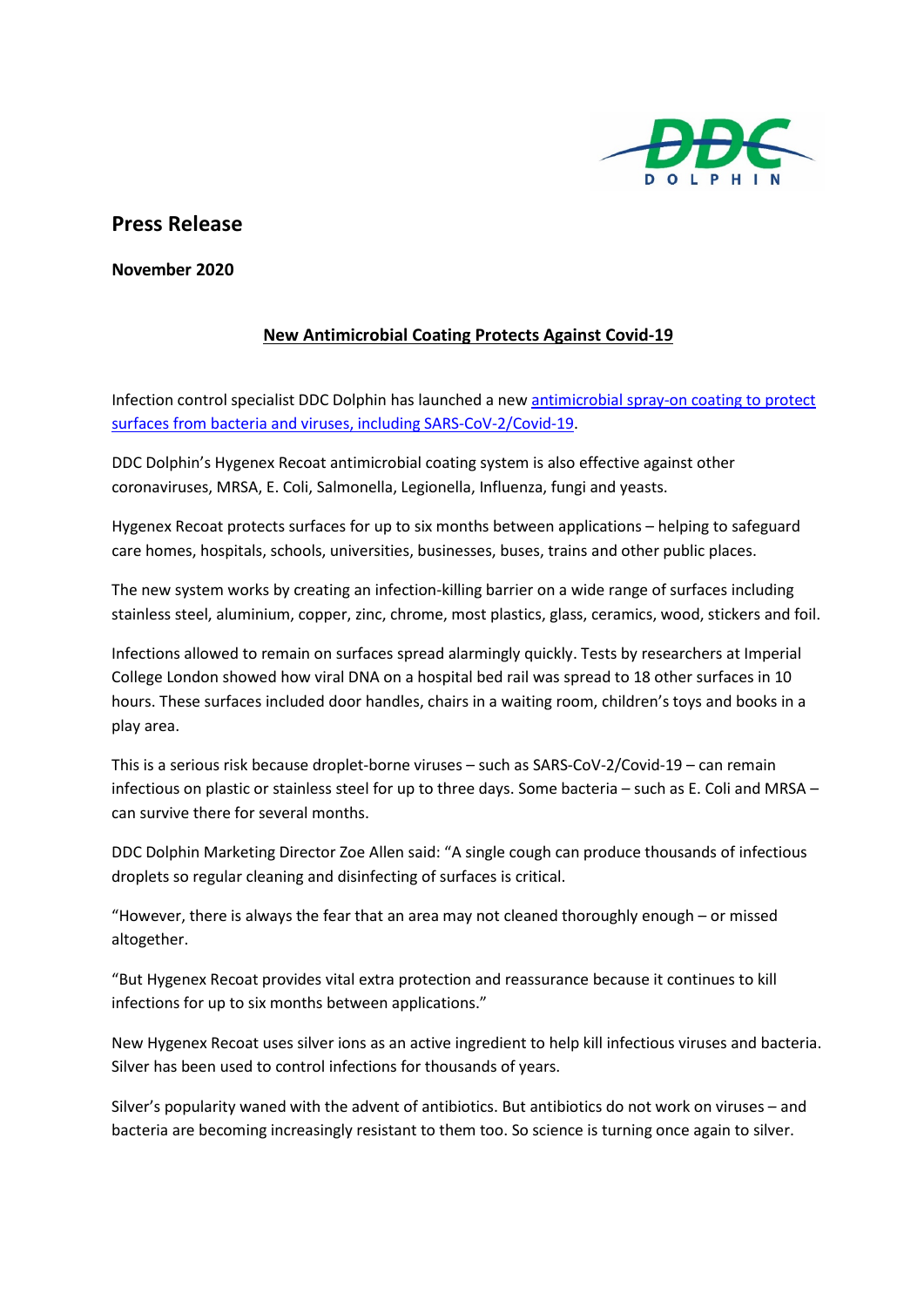The Hygenex Recoat system comprises two spray-on products:

- Hygenex Recoat Surface Cleaner that degreases and cleanse the surfaces in preparation for the application of the Antimicrobial Protector
- Hygenex Recoat Antimicrobial Protector a thin and invisible water-based coating that contains the germ-killing silver ions.

DDC Dolphin have worked closely with the Dutch company Recoat BV, which provides the technology behind this revolutionary antimicrobial agent. Recoat has spent the past 2 years developing this coating technology, which can now play an important role in the fight against Covid-19. [www.recoat.eu/en/](http://www.recoat.eu/en/)

Poole-based DDC Dolphin manufactures and exports [sluice room equipment](https://www.ddcdolphin.com/sluice-room-solutions) across the world, protecting care homes and hospitals from dangerous infections including superbugs.

The company manufactures and supplies medical pulp macerators, incontinence product macerators, bedpan washer disinfectors, UV air purifiers, stainless steel furniture and sluice room consumables.

Its [Hygenex consumables range](https://www.ddcdolphin.com/products/Hygenex-Products) includes the new Recoat system and also:

- EcoWash+ Bedpan Washer Scale Inhibitor and Wash
- EcoCleanse+ Macerator Disinfectant
- Scalematic Limescale Inhibitor
- 100% natural compostable, maceratable, flushable wipes (wet and dry) for patient care and cleaning
- Medical pulp bedpans, urine bottles, kidney dishes, bowls, cups and jugs
- Alcohol-based hand sanitiser
- Reusable urinal bottles, bedpans and commode pots.

For more information, please contact DDC Dolphin Marketing Director Zoe Allen, 01202 731555, [info@ddcdolphin.com,](mailto:info@ddcdolphin.com) [https://ddcdolphin.co.uk](https://ddcdolphin.co.uk/)

-Ends-

## **Notes For Editors**

DDC Dolphin Ltd The Fulcrum Vantage Way Poole Dorset BH12 4NU

T: +44 (0) 1202 731555 F: +44 (0) 1202 731666 W: [https://ddcdolphin.co.uk](https://ddcdolphin.co.uk/) E: [info@ddcdolphin.com](mailto:info@ddcdolphin.com)